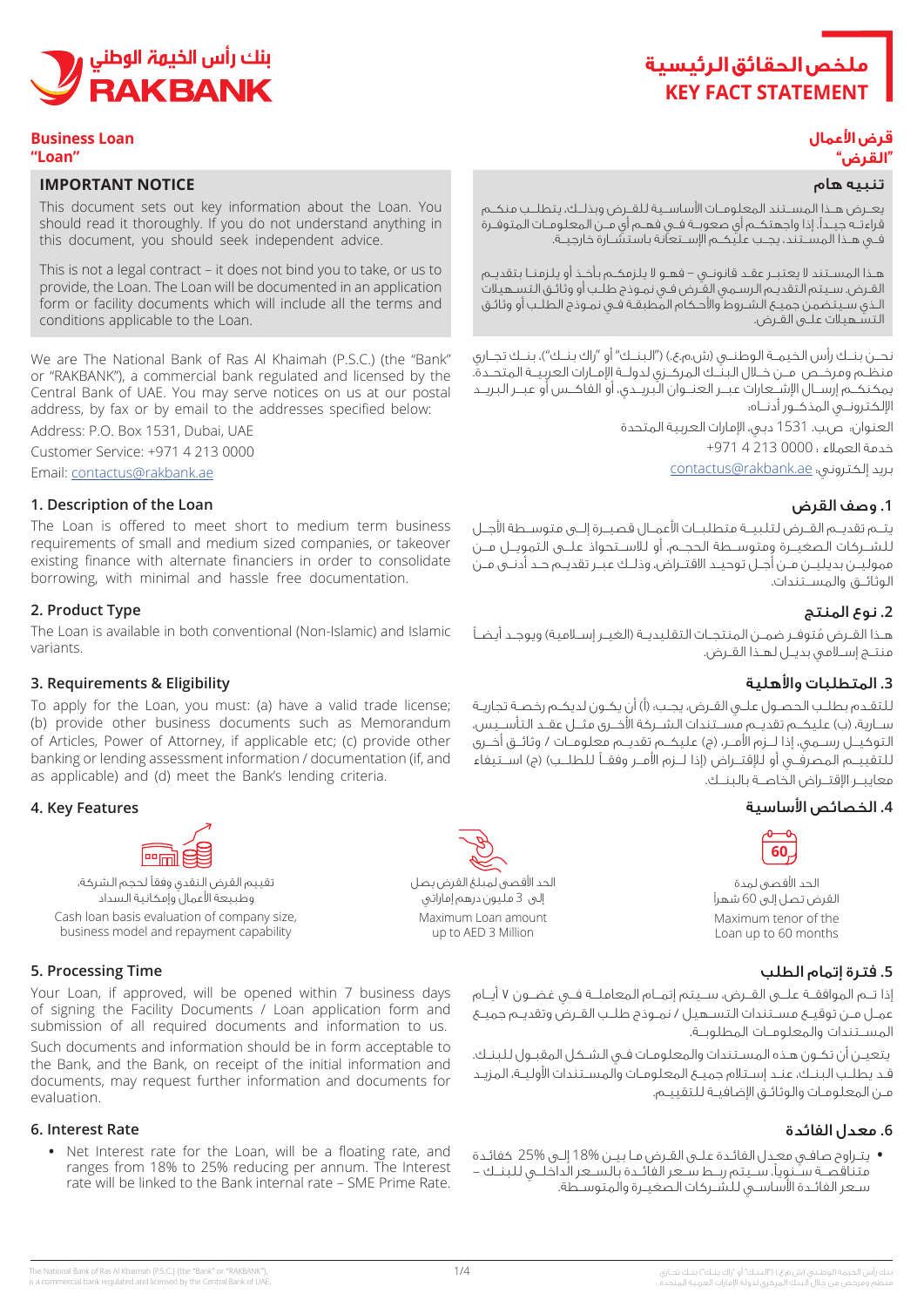

- **•** The SME Prime Rate is currently 14.5% p.a. (15% p.a. effective  $1<sup>st</sup>$  August 2022) and is subject to change from time to time. The net Interest rate, as offered for each Loan, will however be determined basis the company profile, as assessed.
- All Loans, if approved, and documentation and information in order, are disbursed at reducing rates.

### **:Computation•**

All values stated below are assumptions for the purpose of simulation of the amortization schedule only; the final terms of the Loan will be conveyed at the stage of approval.

| Loan Amount                                | AED 100,000                                                                                                                                                                    |
|--------------------------------------------|--------------------------------------------------------------------------------------------------------------------------------------------------------------------------------|
| Loan Tenor                                 | 12 Months                                                                                                                                                                      |
| Interest/ Rate                             | SME Prime + 6.5% [i.e. 15% + 6.5%<br>$= 21.5%$                                                                                                                                 |
| <b>Equated Monthly</b><br>Instalment (EMI) | 9,335.39                                                                                                                                                                       |
| <b>Disbursal Date</b>                      | 01 August 2022                                                                                                                                                                 |
| Life Insurance<br><b>Premium Rate</b>      | 0.0158% p.m. of the loan<br>outstanding per key-person insured<br>(paid monthly along with the EMI)<br>[This is indicative, and could change<br>at the stage of Loan sanction] |

- (a) Interest will be calculated daily as: Principal outstanding x Interest rate x 1 day / 360 days. The accumulated amount of this interest will be charged on the next EMI date.
- (b) The residual installment amount after interest allocation will be allocated towards principal recovery.

Payment hierarchy under this Loan as below:

- Loan principal repayment
- Interest**•**
- Interest on overdue principal
- **Life Insurance Premium**
- Fees and charges

### **Warnings**

- An approval for the Loan once sanctioned is only valid for 30 days from the date of approval, and the Loan disbursal must be completed before that so as not to lose time, failing which re-approvals need to be sought **.internally**
- If you pay off the Loan prior to the due date, you will pay prepayment charges at the rates described below.
- If you are late in payment or fail to make a payment on the due date, you will pay a late payment fee at the rates described below.
- **If you fail to make a payment, or otherwise breach the Loan terms, this will be considered a default and the** Bank will be entitled, among other things, to:
	- **(a) Charge penal interest of 2% p.a. for non-compliance** to loan sanction terms;
	- (b) Cancel the Loan and demand full repayment **;immediately**
	- **(c)** Report the default to the appropriate regulatory authorities including the UAE Central Bank and Al **Etihad Credit Bureau and credit rating agencies,** which will affect your credit rating;
	- **(d) Bring legal proceedings against you.**
- **•** يبلــغ معــدل الفائــدة األساســي للشــركات الصغيــرة والمتوســطة حاليــً 14.5% ســنويًا )15% ســنويًا اعتبــارًا مــن 1 أغســطس 2022( وهــو قابــل للتغييــر مــن وقــت آلخــر. ومــع ذلــك، ســيتم تحديــد صافــي معــدل الفائــدة، كمــا هــو معــروض لــكل قــرض، علــى أســاس التقييــم الكامــل لتفاصيــل وأداء الشــركة.
- **•** يتــم صــرف جميــع القــروض، فــي حالــة الموافقــة عليهــا وبعــد اعتمــاد المســتندات والمعلومــات، بمعــدالت متناقصــة.
	- **•** طريقة االحتساب:

جميـع األرقـام المذكـورة أدنـاه معتمـدة علـى أرقـام إفتراضيـة لغـرض محــاكاة جــدول الســداد فقــط؛ ســيتم بيــان الشــروط النهائيــة للقرض في مرحلة الموافقة.

| مبلغ القرض                       | 100,000 درهم إماراتي                                              |
|----------------------------------|-------------------------------------------------------------------|
| مدة القرض                        | 12 شهراً                                                          |
| معدل الفائدة                     | برايم الشركات الصغيرة والمتوسطة +<br>6.5% (أي 15% + 6.5% = 21.5%) |
| $9,335.39$ القسط الشهرى المتساوى |                                                                   |

| تاريخ الصرف          | 01 أغسطس 2022                        |
|----------------------|--------------------------------------|
| معدل قسط التأمين على | 0.0158% شهرياً من القرض المستحق      |
| الحياة               | لكل شخص مؤمن عليه (يُدفعَ شهرياً مع  |
|                      | الأقساط الشهرية المتساوية)           |
|                      | [هذا نموذج إرشادي، ويمكن أن يتغير في |
|                      | مرحلة الموافقة علَى القرض]           |

- (أ يتـم إحتسـاب الفائـدة يوميـً علـى النحـو التالـي: أصـل المبلغ المسـتحق x ســعر الفائــدة x يــوم واحــد / 360 يومــ.ً ســيتم تحصيــل المبلــغ اإلجمالــي المتراكــم لهــذه الفائــدة فــي تاريــخ القســط الشــهري التالــي.
- (ب)ســيتم تخصيــص مبلــغ القســط المتبقــي بعــد تخصيــص الفائــدة إلــى سـداد أصـل القـرض.

يكون التسلسل الهرمي لسداد هذا القرض كما يلي:

- **•** سداد المبلغ األساسي للقرض
	- **•** الفائدة
- **•** فائدة تأخير سداد المبلغ االساسي
	- **•** قسط التأمين على الحياة
		- **•** الرسوم و التكاليف

### **تحذيرات**

- **• تكـون الموافقـة علـى القـرض بمجـرد إعتمادهـا سـارية المفعول لمـدة 30 يومـً فقـط مـن تاريـخ الموافقـة، ويتعيـن إكمـال صـرف القــرض قبــل ذلــك، وإال فســيتعين طلــب إعــادة الموافقــات داخليــ.ً**
- **• إذا تــم ســداد القــرض قبــل تاريــخ اإلســتحقاق، عندئــذ يتعيــن دفــع رســوم الدفــع المســبق بالمعــدالت الموضحــة أدنــاه.**
- **• إذا تأخرتــم أو تخلفتــم عــن الســداد فــي تاريــخ اإلســتحقاق، عندئـذ يتعيـن دفـع رسـوم تأخيـر السـداد بالمعـدالت الموضحـة أدنــاه.**
- **• إذا فشـلتم فـي سـداد دفعـة أو خالفتـم شـروط القـرض بشـكل أو بآخـر، فسـوف يعـد هـذا إخـال وسـيحق للبنـك مـن بيـن أمـور أخـرى، أن:**
- **(أ يفرض فائدة جزائية بنسبة 2% سنويًا لعدم االلتزام بشروط القرض؛**
	- **(ب) القبام بإلغاء القرض والمطالبة بالسداد الكامل فورًا؛**
- **(ج)اإلبالغ عن التقصير إلى السلطات التنظيمية المناسبة بما في ذلك البنك المركزي اإلماراتي وهيئة االتحاد للمعلومات اإلئتمانية ووكاالت التصنيف اإلئتمانية األخرى، مما سيؤثر على التصنيف اإلئتماني الخاص بكمك؛**
	- **(د)القيام باتخاذ اإلجراءات القانونية ضدكم.**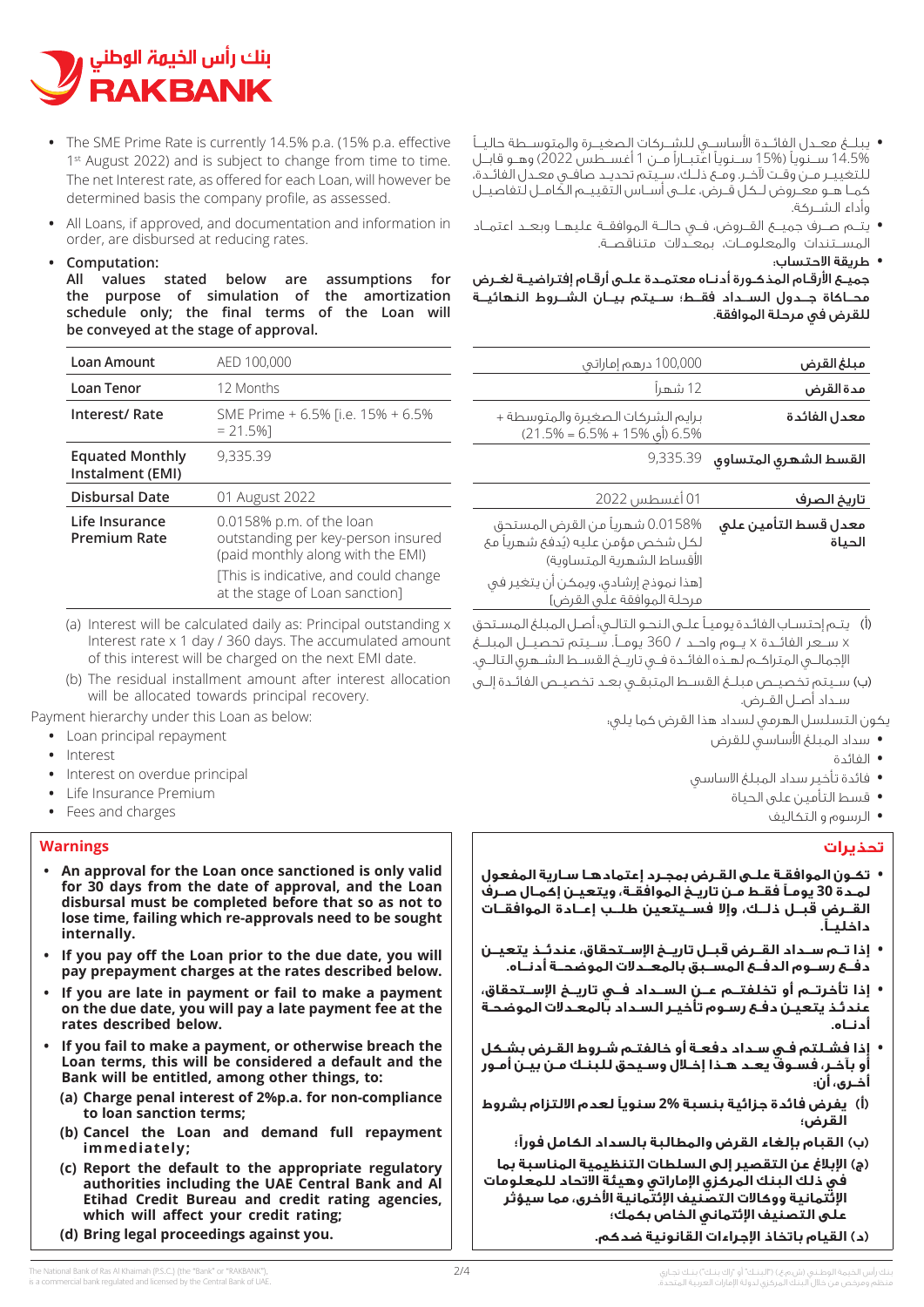

### **7. Key fees and charges**

| Processing Fees (if any) at the<br>time of onboarding                              | Will be quoted as a % of the Loan<br>amount, but not exceeding 3% of<br>the Loan amount |
|------------------------------------------------------------------------------------|-----------------------------------------------------------------------------------------|
| Al Etihad Credit Bureau<br>check fee                                               | AED 100                                                                                 |
| <b>Issuance of Liability</b><br>Certificate                                        | AED 500                                                                                 |
| Early settlement of Loan<br>(partial/full)                                         | 5% of the settled principal<br>amount                                                   |
| Late payment fee will be<br>charged if the EMI due is not<br>paid by the due date. | 1 EMI overdue - AED 300.<br>2 EMIs overdue - AED 400.<br>Over 2 EMIs overdue - AED 550. |

- In addition, there may be standard fees which apply to your dealings with us. Our schedule of fees can be found at www.rakbank.ae (under Business > Loans & Finance > Information & Tools  $>$  Service & Price Guide).
- VAT at the current rate of 5% will be levied on the Bank's fees and charges, as applicable under UAE law.

### **Limitations & Risks 8.**

- Last EMI amount may vary depending on moratorium period. changes in floating rate indices, and repayment delays.
- Loan tenor may vary post sanction depending on EMI deferrals sought from the Bank, EMI date change requests, repayment delays and pricing variation, if any.
- If you fail to make any payment due under the Loan or otherwise breach our terms, we reserve the right to repossess the asset, if applicable and liquidate  $\ell$  sell the same to settle the outstanding amount.
- Not more than 2 deferrals of instalments are allowed in a year.
- The Bank may reject requests for Installment deferral if payments are irregular or if there are 4 cheque / direct debit system (DDS) returns in the last 12 months or if the request does not meet the Bank's internal risk policy requirements.

### **9. Customer Obligations**

- It is mandatory to have a Current Account with the Bank, from where the installment/ EMI will be serviced. Use of the current account will be governed by the Terms and Conditions Governing Business Accounts available on the website www.rakbank.ae.
- Pay all installments and other amounts due on the due dates without delay;
- Review this document and all other terms & conditions set out in the Facility Documents / application form in detail;
- Regularly check our website (www.rakbank.ae) for updates;
- Notify the Bank in writing if there is a change in your business income details, contact details, postal or location address, financial details, change in business activity or any other material information as declared in the facility documents / application form or otherwise conveyed to the Bank;

# **.7** الرسوم والمصروفات

| رسوم المعالجة (إن وجدت)<br>وقت الإلتحاق                                                             | سيتم تسعيرها كنسبة مئوية من مبلغ<br>القرض، على ألا تتجاوز %3 من مبلغ<br>القرض                                |
|-----------------------------------------------------------------------------------------------------|--------------------------------------------------------------------------------------------------------------|
| رسوم الإستعلام لدى هيئة<br>الإتحاد للمعلومات الائتمانية                                             | 100 درهم إماراتني                                                                                            |
| إصدار شهادة المديونية                                                                               | 500 درهم إماراتني                                                                                            |
| التسوية المبكرة للقرض<br>(جزئية/ كاملة)                                                             | 5% من المبلغ الأساسي المُسدد                                                                                 |
| سيتم فرض رسوم السداد<br>المتأخر إذا لم يتم دفع<br>الأقساط الشهرية المستحقة<br>بحلول تاريخ الاستحقاق | 1 قسط شهري متساوي متأخر – 300<br>درهم إماراتني أأنسمت أأنسب<br>2 قسط شهري متساوي متأخر – 400<br>درهم إماراتي |
|                                                                                                     | ما يزيد عن 2 قسط شهري متساوي–<br>550 درهم إماراتبي                                                           |

**•** تتوفـر تفاصيـل الرسـوم والمصروفـات الخاصـة بالخدمـات علـى موقـع البنـك علــى شــبكة األنترنــت: ae.rakbank.www( تحــت قســم األعمــال < تمويــل

الأعمـال > المعلومـات والأدوات > دليـل الخدمـات والأسـعار).

**•** ســيتم فــرض ضريبــة القيمــة المضافــة بالمعــدل الحالــي البالــغ **5%** علــى رســوم وتكاليــف البنــك، كمــا هــو مطبــق بموجــب قانــون دولــة اإلمــارات العربيــة المتحــدة.

## **.8** المخاطر والقيود

- **•** قــد يختلــف قيمــة آخــر قســط شــهري وذلــك وفقــً لفتــرة التأجيــل األولــى، والتغييــرات فــي مؤشــرات المعــدالت العائمــة، وتأخيــرات الســداد.
- **•** قــد تختلــف مــدة القــرض بعــد الموافقــة وفقــً لتأجيــات األقســاط الشــهرية المتســاوية المطلوبــة مــن البنــك، وطلبــات تغييــر تاريــخ ســداد القســط الشــهري المتســاوي، وتأخيــرات الســداد وتغييــر األســعار.
- **•** إذا تخلفتــم عــن ســداد أي دفعــات مســتحقة بموجــب القــرض أو خالفتــم شــروطنا بــأي طريقــة أخــرى، فإننــا نحتفــظ بالحــق فــي إســتعادة األصــل، إذا كان ذلــك ممكنــ،ً وتصفيتــه / بيعــه لتســوية المبلــغ المســتحق.
	- **•** ال يسمح بتأجيل أكثر من 2 قسط في السنة.
- **•** يجــوز للبنــك رفــض طلبــات تأجيــل األقســاط إذا كانــت المدفوعــات غيــر منتظمــة أو إذا كان هنــاك 4 شــيكات / نظــام خصــم مباشــر مرتجعــة خــال آخــر 12 شــهر أو إذا كان الطلــب ال يفــي بمتطلبــات سياســة المخاطــر الداخليــة للبنــك.

# **.9** التزامات العميل

- **•** يجــب أن يكــون لديكــم حســاب جــاري لــدى البنــك، والــذي ســيتم مــن خاللــه خدمــة القســط / األقســاط الشــهرية المتســاوية.
- **•** وســيخضع اســتخدام هــذا الحســاب للشــروط واألحــكام لحســابات األعمــال المتوفــرة علــى موقعنــا ae.rakbank.www.
- **•** سـداد جميـع األقسـاط والمبالـغ األخـرى المسـتحقة فـي مواعيـد اإلسـتحقاق دون تأخيـر.
- **•** ضمــان توفــر مبلــغ المســاهمة الشــهرية فــي الحســاب الجــاري / التوفيــر المرتبــط لتمويــل الودائــع
- **•** مراجعـة هـذا المسـتند وجميـع الشـروط واألحـكام األخـرى المنصـوص عليهـا فـي نمـوذج طلـب فتـح الحسـاب بالتفصيـل؛
- **•** اإلطــاع علــى موقعنــا اإللكترونــي )ae.rakbank.www )بإنتظــام لمتابعــة التحديثــات؛
- **•** حمايـة البيانـات المصرفيـة الخاصـة والحساسـة دائمـً مثـل رقـم الحسـاب،